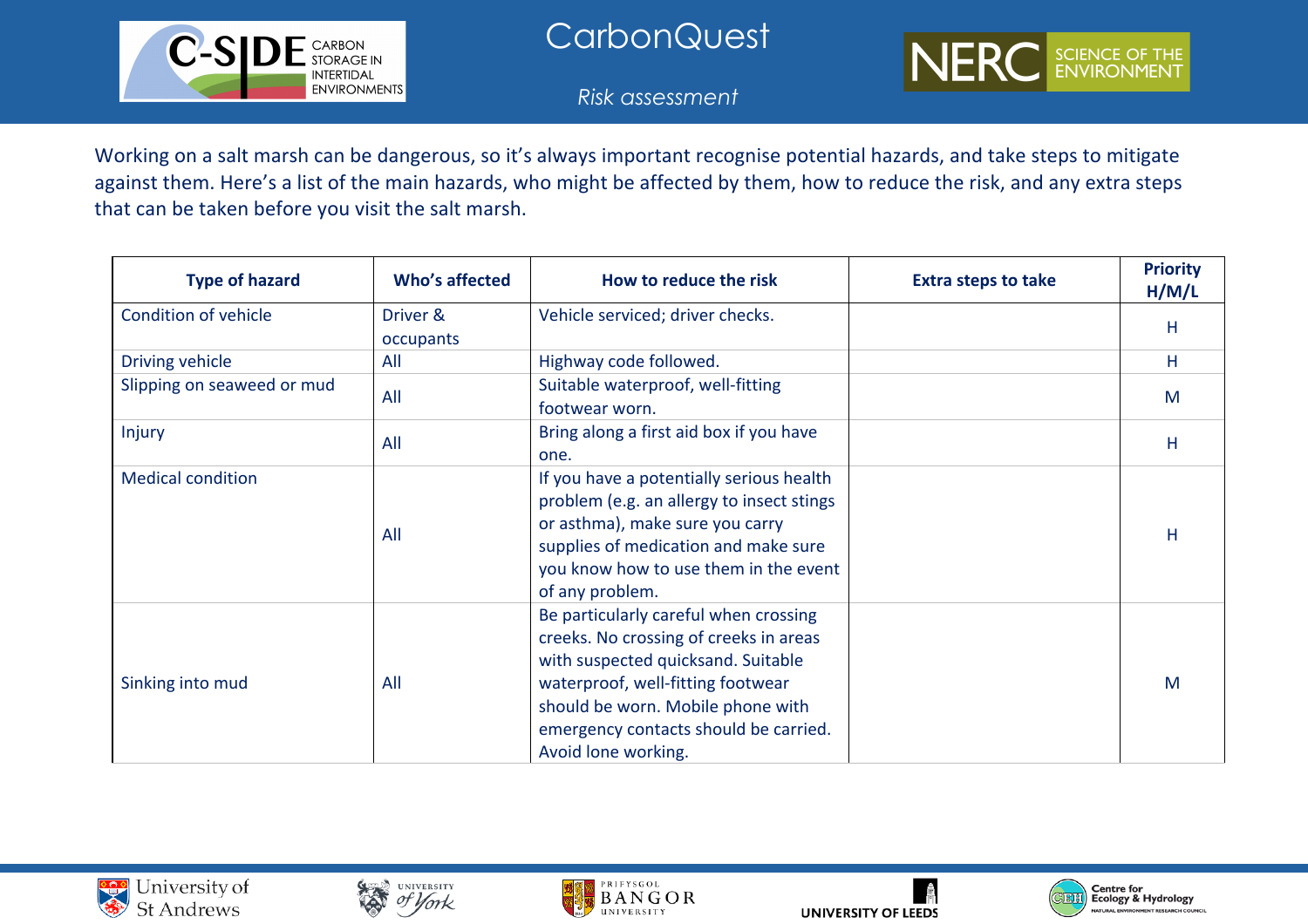

**CarbonQuest** 

*Risk assessment*



| Trapping by tide                                 | All | Tide tables should be consulted. On<br>large spring tide days, move off the<br>marsh 2 hours before high water.<br>Flooding of marsh by spring tides is<br>rare in summer months. Be aware of<br>local conditions. Keep watch of the tide<br>throughout spring tide visits, especially<br>in poor visibility. Work on the low<br>marsh / mudflat should be carried out<br>on an outgoing tide. | Consult tide tables for<br>information on tides.   | н |
|--------------------------------------------------|-----|------------------------------------------------------------------------------------------------------------------------------------------------------------------------------------------------------------------------------------------------------------------------------------------------------------------------------------------------------------------------------------------------|----------------------------------------------------|---|
| <b>Freak waves</b>                               | All | This risk only applies to mudflats below<br>marshes, and only in very extreme<br>conditions. Fieldwork should be<br>stopped if any such extreme conditions<br>arise.                                                                                                                                                                                                                           |                                                    |   |
| Allergy to saltmarsh plants                      | All | Look out for signs of irritated skin. If<br>you feel unwell, leave the marsh and<br>consult a doctor if the condition<br>worsens.                                                                                                                                                                                                                                                              |                                                    |   |
| Falling into creeks                              | All | Avoid areas next to deep creeks. Only<br>cross deep creeks during low water and<br>if absolutely necessary.                                                                                                                                                                                                                                                                                    |                                                    | H |
| Exposure to cold/wet                             | All | Carry or wear suitable waterproof and<br>windproof clothing.                                                                                                                                                                                                                                                                                                                                   | <b>Consult MetOffice for weather</b><br>forecasts. | M |
| <b>Exposure to heat</b><br>(sunburn/dehydration) | All | Wear sun cream and sun hat, and carry<br>plenty of water.                                                                                                                                                                                                                                                                                                                                      | <b>Consult MetOffice for weather</b><br>forecasts. | M |